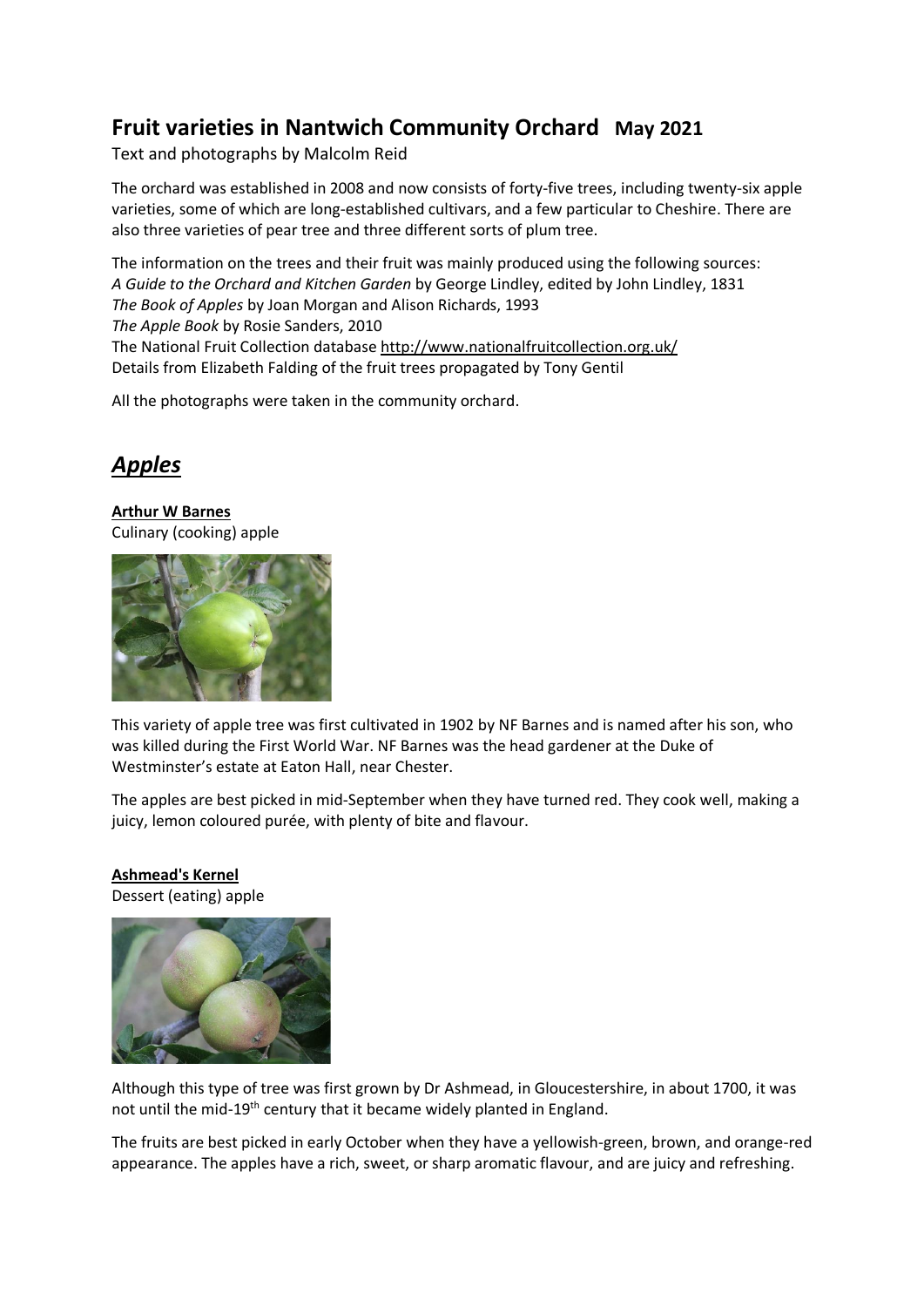## **Blenheim Orange**

Dual purpose apple



This variety was discovered in the mid-18<sup>th</sup> century by Mr Kempster near to Blenheim Park, Oxfordshire (home of the Dukes of Marlborough). It was named Blenheim Orange around 1822 and subsequently became a popular variety not only in this country, but around the world.

When the fruit is ripe in late September or early October, the apples have a green-yellow and orange-red appearance. The creamy white flesh has a crumbly texture and a rich, aromatic flavour, tasting of nuts. Blenheim Orange apples cook well, producing a stiff paste.

### **Briarfields Pippin**

Dual purpose apple



This apple variety takes its name from Briarfields, Aston, to the south of Nantwich, and was first raised from pips by Tony Gentil at his nursery.

When ripe, the fruit has a green-yellow and orangey-red appearance and can be used as a culinary apple. However, if stored for several weeks after picking, the apples become more mellow and make a good dessert apple.

# **Charles Ross**

Dual purpose apple



Named after Charles Ross, who first cultivated this apple variety at Welford Park Gardens, Newbury, Berkshire, at the end of the 19<sup>th</sup> century.

When ready for picking in mid-September, the apples turn mostly orangey-red. The flesh is creamywhite, rather coarse-textured, aromatic, juicy and sweet. When cooked, the apples have a sweet, slightly pear-like, flavour.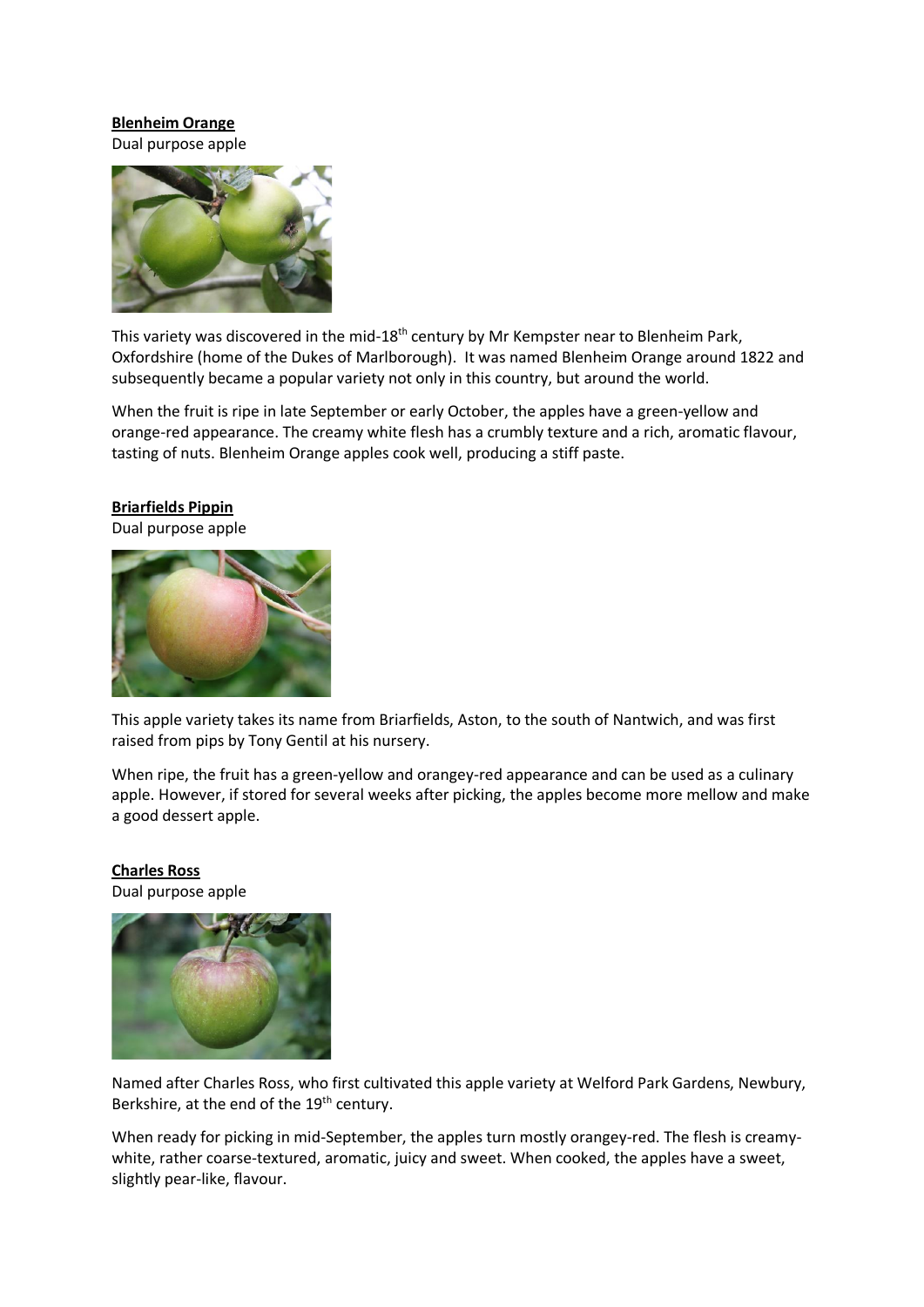## **Duke of Devonshire**

Dual purpose apple



This apple variety was first raised in 1835 by Mr Wilson, head gardener to the Duke of Devonshire at Holker Hall, near Grange-over-Sands, Cumbria. It started to be grown more widely in the late 19<sup>th</sup> century.

These apples are best picked at the beginning of October, but they will keep well for several months. When ripe, the fruit has a green and brown appearance. The apples are quite juicy, slightly acidic and refreshing, with a rich nutty flavour.

### **Egremont Russet**

Dessert (eating) apple



The Egremont Russet is thought to have originated in England and was first recorded in 1872 by a nurseryman, J Scott, in Merriott, Somerset. It started to become popular in the 1920s/1930s and is now probably the most important commercial russet in the UK.

The apples, which are ready to pick in late September, have a firm, fine-textured, rather dry flesh, with a rich and distinctive nutty flavour.

**Ellison's Orange** Dessert (eating) apple



An apple variety from Lincolnshire, it was raised by the Reverend CC Ellison and Mr Wipf, gardener at Hartsholme Hall, near Lincoln, at the beginning of the 20<sup>th</sup> century.

The skin of this apple, when ripe (around mid-September), turns yellow and reddish-brown (crimson), and the flesh is soft and juicy, with a rich and strong aniseed flavour.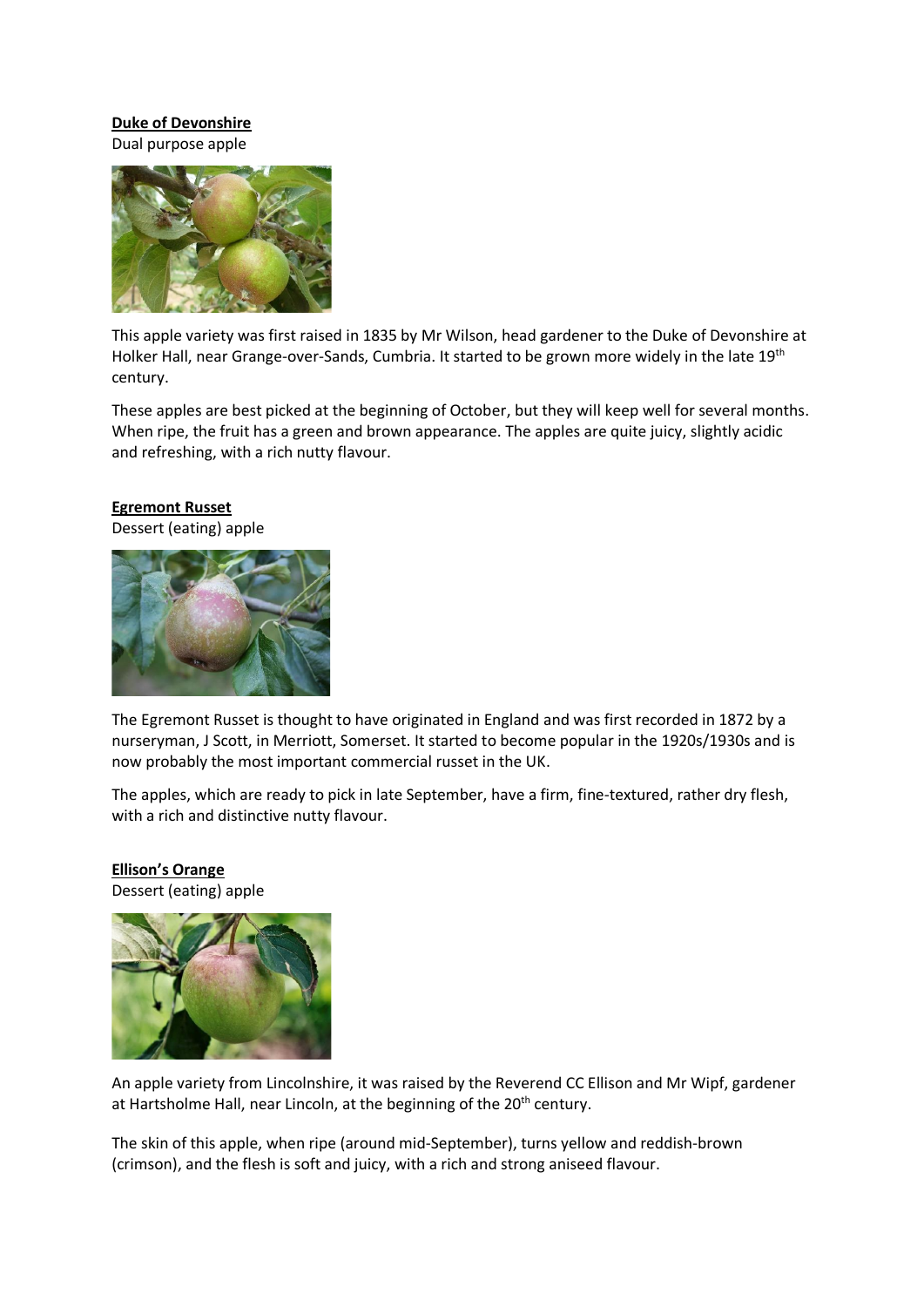# **Elton Beauty** Dessert (eating) apple



This Cheshire apple variety originated at the Ince Orchards, Elton, to the east of Ellesmere Port, in the mid-20<sup>th</sup> century.

The fruit is ready for picking in early September, when many of the apples will have turned bright red. They are juicy and sweet, and taste slightly of strawberries.

## **Ferret's Pippin** Dessert (eating) apple





Like the Briarfields Pippin, this apple variety originated at Tony Gentil's nursery at Briarfields, Aston, to the south of Nantwich. Ferret was the nickname given by Mr Gentil to his stepdaughter.

As the apples ripen, they turn from green to pinky-red and develop a very pleasant sweet taste.

# **Fiesta**

Dessert (eating) apple



A modern variety, which was first raised at East Malling (fruit) Research Station, near Maidstone, Kent, in 1972.

The apples are ready for picking in late September, when the skin turns from greenish-yellow to bright red. The fruits are aromatic, crisp and juicy, with a rich taste – quite sweet and tangy.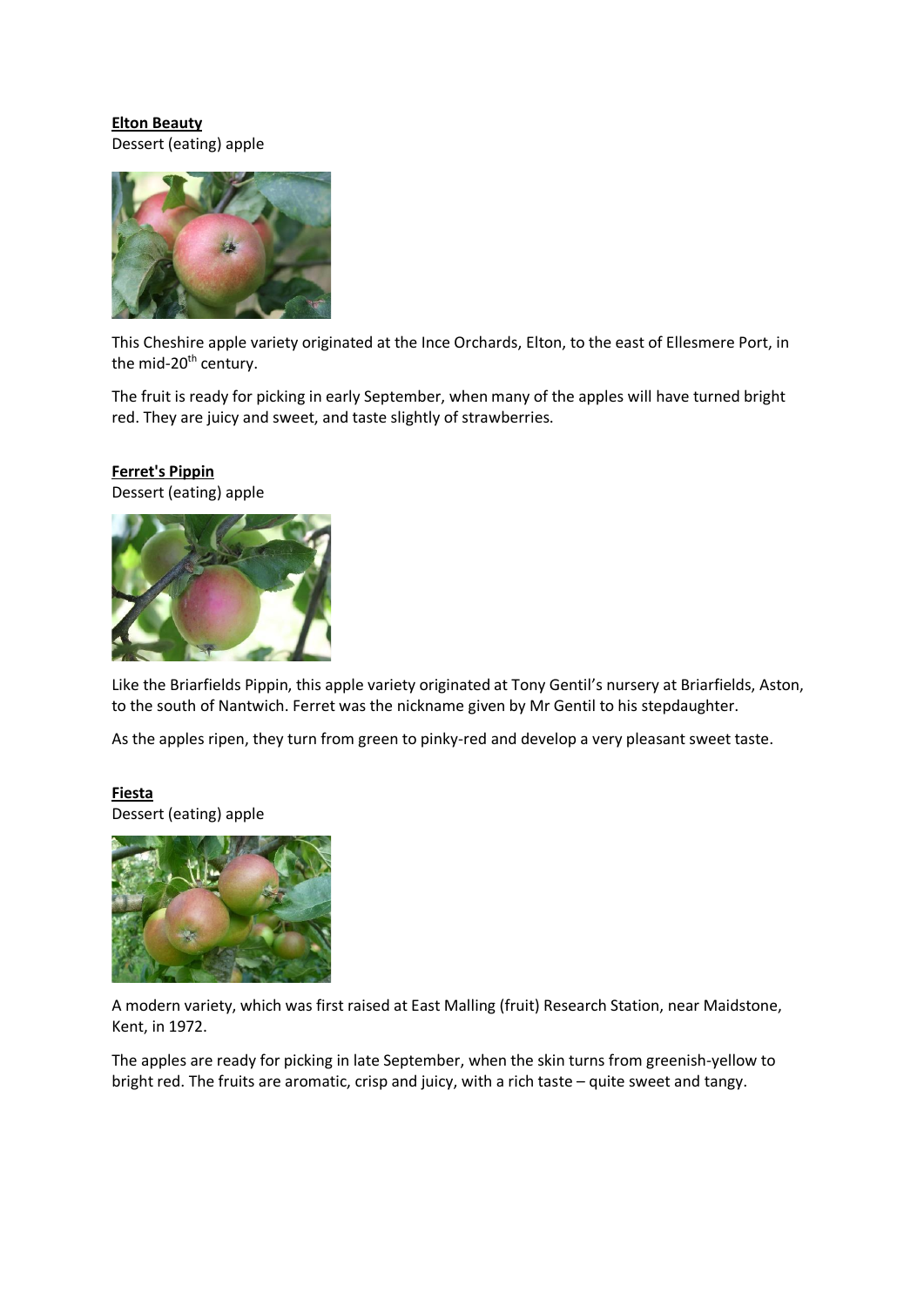**Fortune** Dessert (eating) apple



Fortune apples were first raised by Laxton Brothers Ltd in Bedford in 1904 and started to be grown more widely in the 1930s.

The fruits have a fairly firm, rather coarse-textured, juicy flesh, with a sweet and good aromatic flavour. They are ready for picking in early September when the fruit has turned bright red.

# **Golden Spire**

Culinary (cooking) and cider apple



This very distinctive conical-shaped apple was found about 1850 in Lancashire by Richard Smith from Worcester, who also started to cultivate it. During the late 19<sup>th</sup> century it was quite widely grown, including as a decorative tree alongside paths.

The apples are green-yellow/orange when ripe (in early September), and have a coarse, crisp flesh, with quite an intense cidery flavour; sharp and juicy. Cooking results in a flavoursome yellow purée.

## **Howgate Wonder**

Culinary (cooking) apple



This large culinary apple takes its name from where it was first cultivated – Howgate Lane, Bembridge, on the Isle of Wight – by G Wratton in 1915-16. It started to become more widely available in the 1930s.

The apples are ready for picking in early October when they have a red and green complexion. The flesh is firm, fine-textured and juicy, and is quite sweet when ripe, with a faint aromatic flavour. These apples cook well.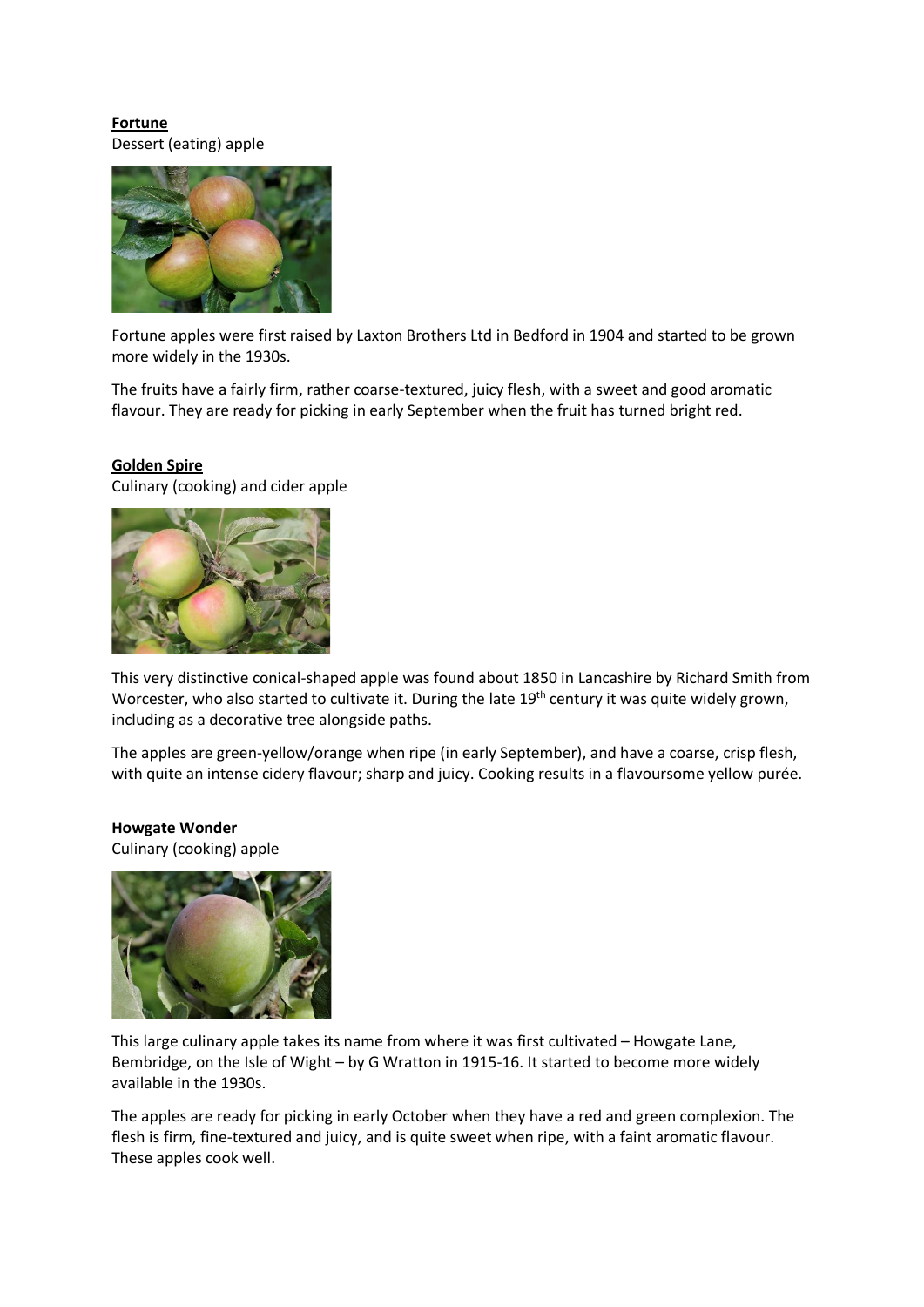## **James Grieve** Dual purpose apple



James Grieve first cultivated this apple when he was the manager of Dickson's Nursery in Edinburgh at the end of the 19<sup>th</sup> century. The variety used to be grown for market, particularly in the 1920s and 1930s. It is valued for its good, regular crops, and makes a hardy tree that thrives all over the country.

When ready for picking in early September, these apples mainly have an orangey-red and yellowgreen appearance. The flesh is rather soft, but very juicy, with a good refreshing flavour. The fruits are also sweetly scented. They cook well and make a sweet, delicate stewed apple.

# **Keswick Codlin** sometimes called **Keswick Codling**

Culinary (cooking) apple



This variety of apple is said to have been discovered in 1793, growing on a heap of rubbish behind a wall at Gleaston Castle near Ulverston, Cumbria. John Sander, a nurseryman from Keswick, named the fruit Keswick Codlin. It was one of most popular early season cookers in the 19<sup>th</sup> century. Although the trees can be prolific bearers of fruit, they tend to produce apples biennially.

The fruit is ready for picking in mid to late-August and has a yellow/greenish-yellow appearance. The flesh is soft, rather coarse-textured and somewhat dry. The apples make a sweet, juicy purée when cooked.

# **Kidd's Orange Red**

Dessert (eating) apple



This apple variety was first cultivated in 1924 at Greytown, Wairarapa, New Zealand by JH Kidd and started to be grown in the UK about 1932.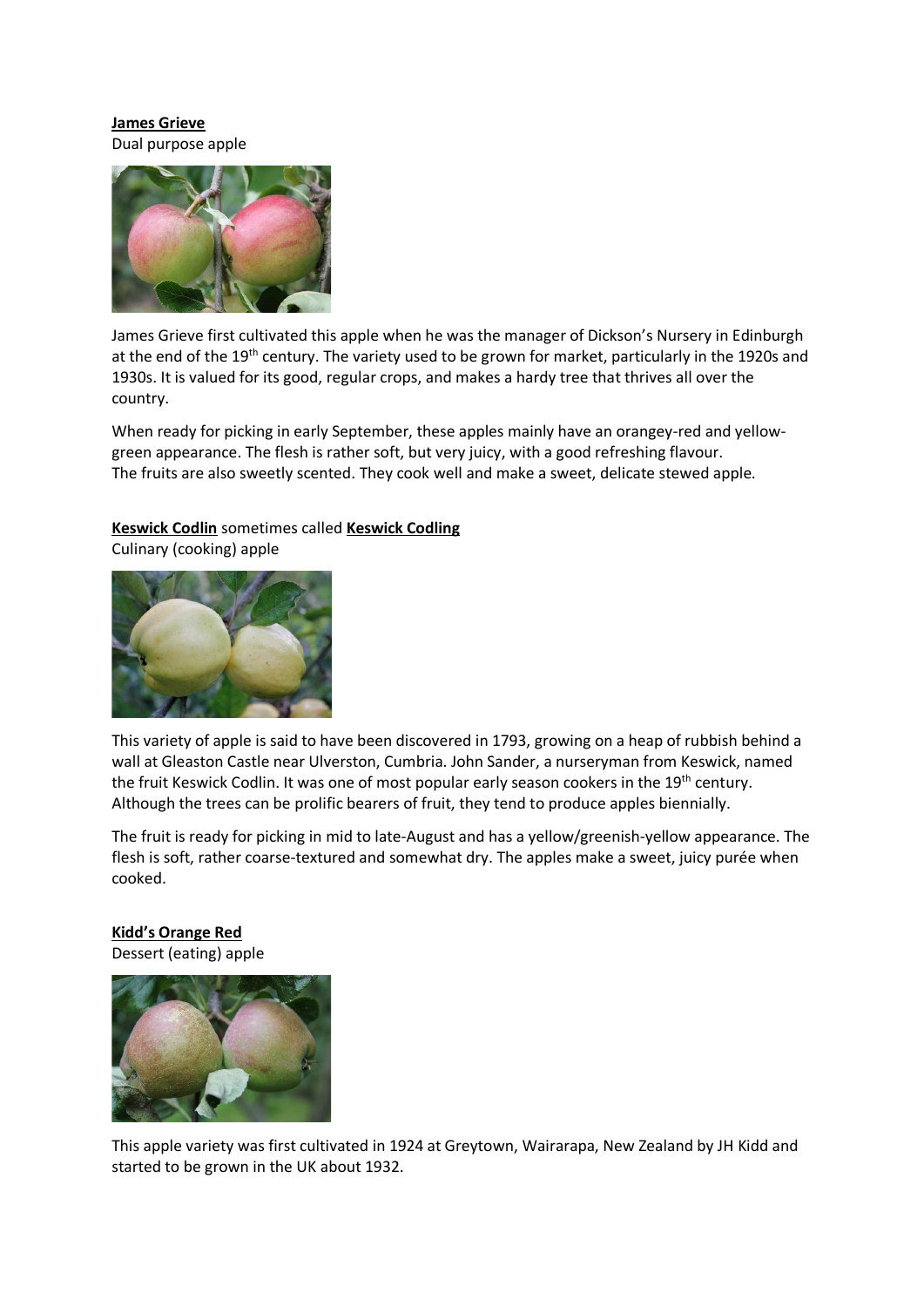When ripe in early to mid-October, the fruit has a largely crimson appearance and a rich aromatic flavour. The flesh is firm, crisp, juicy and sweet.

## **Lord Lambourne**

Dessert (eating) apple



Like Fortune, Lord Lambourne was first grown by Laxton Brothers Ltd in Bedford. The variety was raised in 1907 and started to become more widely available in the 1920s. This apple variety is named after Amelius RM Lockwood, First (and last) Baron Lambourne, President of the Royal Horticultural Society between 1919 and 1928.

When ready for picking in mid to late September, the apples have a largely streaked orangey-red appearance. The flesh is juicy, sweet and aromatic.

#### **Merton Russet**

Dessert (eating) apple



Merton Russet takes its name from the place that the variety was first cultivated – at the John Innes Horticultural Institute in Merton (formerly in Surrey, now part of Greater London). It was raised by MB Crane and named in 1943.

This variety is ready for picking in mid-October when it has a yellowy-brown/yellow complexion. The fruits have a firm, crisp, tender flesh, with a sweet-sharp, flavour – initially very sharp, but mellowing after a couple of months, if kept.

**Millicent Barnes** Dessert (eating) apple

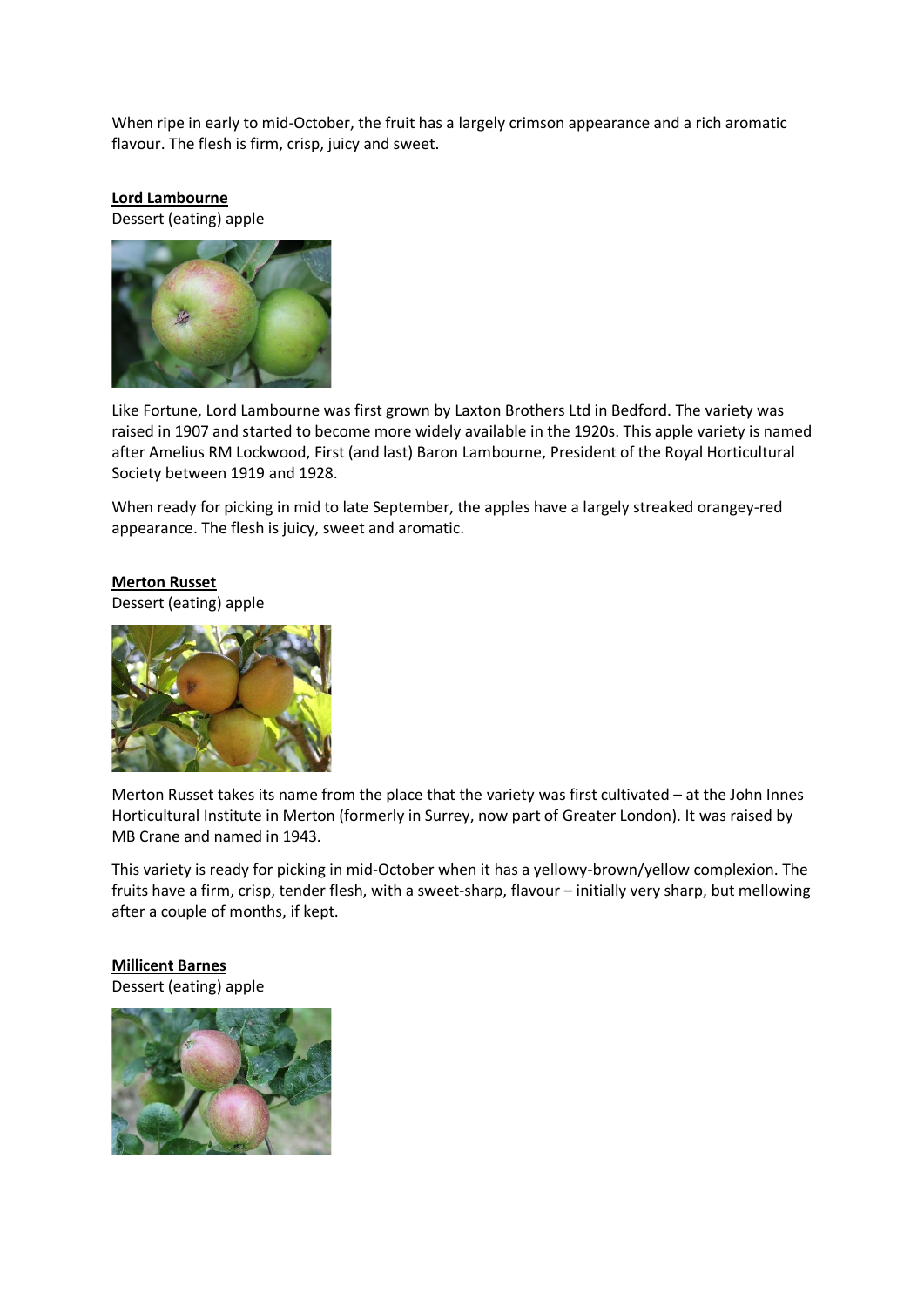Like Arthur W Barnes, Millicent Barnes was raised by NF Barnes and is named after his daughter. This apple variety was first cultivated about 1903 when NF Barnes was the head gardener to the Duke of Westminster, at the Eaton Hall estate, near Chester.

When ripe in late September, the apples mostly have a bright red/crimson complexion. It is a refreshing, quite sharp and juicy apple.

**Minshull Crab**

Culinary (cooking) apple



The Minshull Crab is another local variety. It originated in Minshull (Church Minshull), where the original tree was growing in 1777. Crab refers to an apple that will keep well.

The apples have a yellow-green and slightly orange appearance when ready for picking in mid-October. They have a firm, crisp, white flesh, with a very acid and bitter flavour. When cooked, it makes a stiff, but very sharp, purée.

The tree in the orchard is probably too young to produce fruit this year.

# **Newton Wonder**

Culinary (cooking) apple



This variety of culinary apple was found growing in the thatch of the Hardinge Arms, King's Newton, near Melbourne, Derbyshire around 1870 by Mr Taylor the innkeeper. He then cultivated this specimen leading to its wider availability in the late 1880s.

When the apples are ready for picking in mid-October, they tend to be very large and brightly coloured – mostly golden yellow and red. The fruit quickly cooks to a creamy and juicy purée. The apples can also be baked.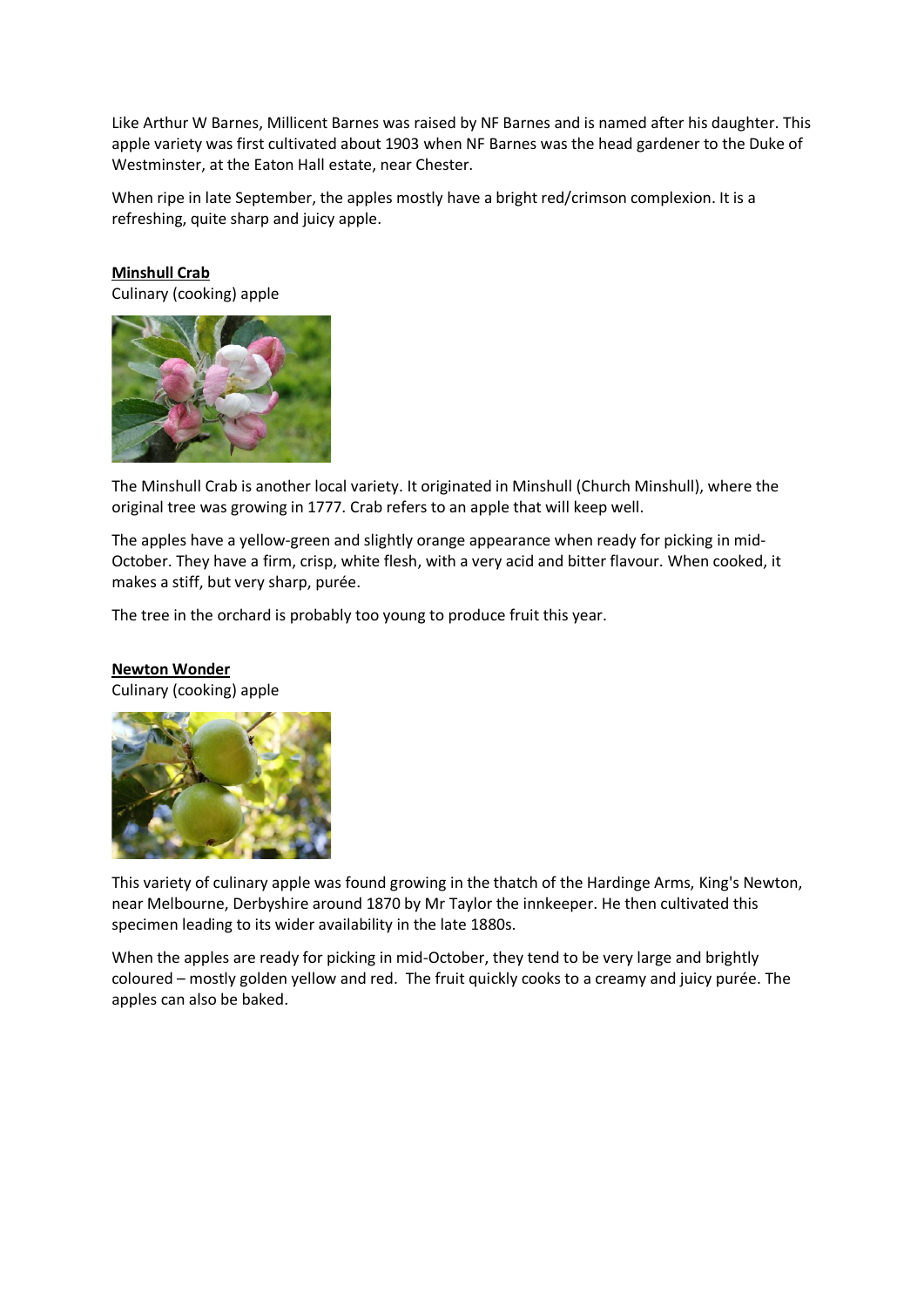# **Ribston Pippin** Dessert (eating) apple



This is another variety of apple that takes its name from where it was raised. In the late  $17<sup>th</sup>$  century a pip was brought to Ribston Hall, near Knaresborough, North Yorkshire, from Rouen in Normandy by Sir Henry Goodricke, and planted there. The trees were grown throughout the country in the 19<sup>th</sup> century, as the fruit was highly valued as a dessert apple.

In late September when the apples are ripe, the fruit has a yellow-orange appearance, streaked with red. The fruits are fairly juicy and have a rich aromatic flavour, with a hint of pear drops.

## **Saint Edmund's Pippin**

Dessert (eating) apple



Mr R Harvey first cultivated this apple variety about 1870 at Bury St Edmunds, Suffolk.

As a russet, the skins of these apples have a golden-brown appearance, sometimes tinged with red, when ripe. The fruits have an excellent flavour, very rich and quite sweet, and are best picked around the middle of September.

## **Spartan**

Dessert (eating) apple



This dessert variety originated in Canada. It was first cultivated in 1926 by RC Palmer at the Dominion Experiment Station, Summerland, British Columbia, and started to become widely available in 1936.

In early October, when the fruit is ready for picking, the apples have a deep red (crimson) appearance. The fruits are juicy, and their flavour is rich and sweet – a cross between strawberry and melon. They have a strong, sweet aroma.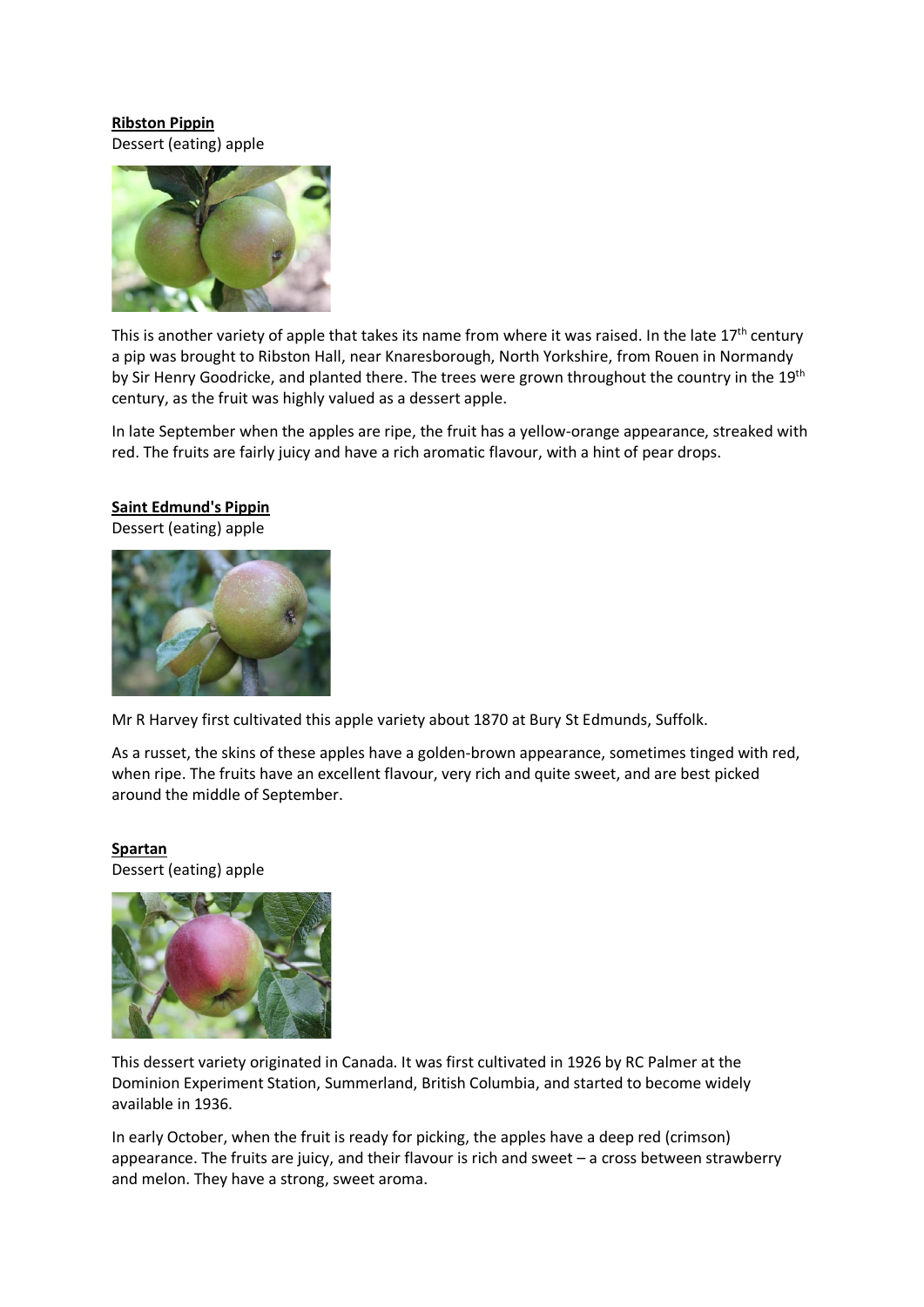**Sunset** Dessert (eating) apple



This variety was first raised in about 1918 by GC Addy at Ightham, Kent, and given its name in 1933.

The apples turn yellow, streaked with red, when ready for picking in mid to late September. The flesh is firm and crisp, aromatic and fairly juicy, with a deliciously robust flavour.

# *Pears*

**Aston Town** Dessert pear



This old variety was thought to have been lost until Tony Gentil from Briarfields, near Nantwich, discovered a tree growing in Aston Town near Runcorn. An illustration of this pear is included in *Pomona Londinensis* (published in 1818), a collection of 49 engravings of fruit drawn by British botanical illustrator William Hooker (1779-1832). In the early 19<sup>th</sup> century this variety was extensively grown in Cheshire, Herefordshire and Lancashire. Around 2005 Tony Gentil started to bring this variety back into cultivation.

The fruits are best picked in October when the skin is pale green, sometimes tinged with red. The flesh is tender and buttery, sweetly aromatic and juicy.

# **Catillac**

Culinary and perry pear

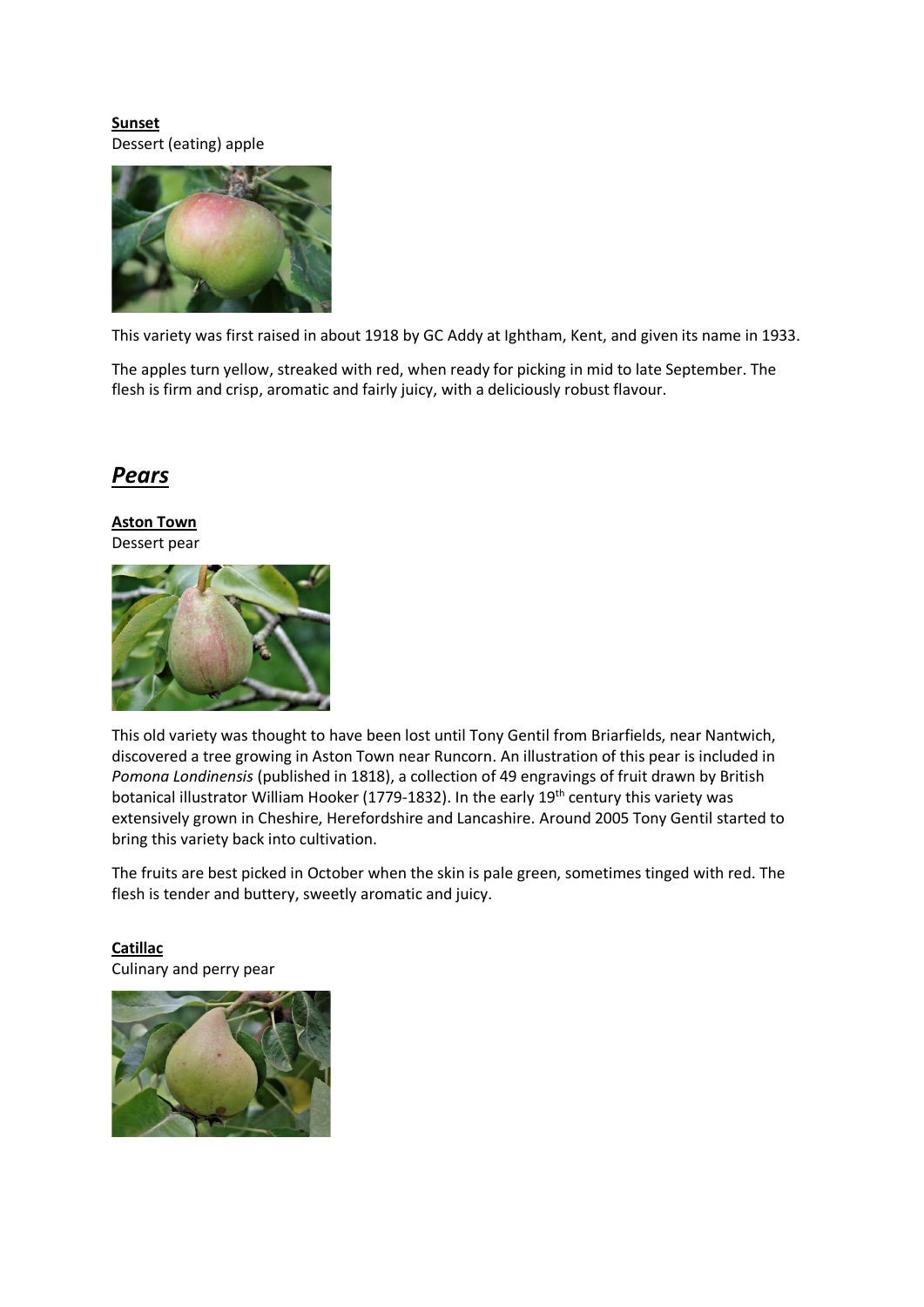This variety was initially described by Bonnefond in 1665 and was grown in the gardens of Louis XIV's palace at Versailles, in the late  $17<sup>th</sup>$  century to early  $18<sup>th</sup>$  century.

When ripe, the pears have a distinct pink/brown appearance. The fruits have a white, hard, crisp, gritty flesh, with a musky flavour, that turns pink to deep red when cooked. The fruit keeps very well after harvesting in mid-autumn.

**Conference**

Dessert pear



The Conference pear was first grown by Rivers Nursery, Sawbridgeworth, Hertfordshire. The variety received its name following the award of a first-class certificate from the Royal Horticultural Society in 1885, when it was exhibited at the National British Pear Conference.

The fruits have a thick greenish-brown skin, becoming pale yellow and brown when ripe. The flesh turns from white to pale yellow, with a slight pink tinge. The texture of the flesh is very fine and soft, and the flavour is sweet.

# *Plums*

**Cambridge Gage** Dessert plum



Cambridge Gage is believed to have originated from a greengage seedling from the Cambridge area. It was first adopted and grown commercially by Chivers & Son (fruit growers and jam makers), based at Histon, Cambridgeshire, who sent it to the National Fruit Trials in 1927.

When ready for picking in mid to late August, the fruits are green, and some have a purple tinge. They are very juicy, with a sweet, rich honey flavour, and are excellent for preserving.